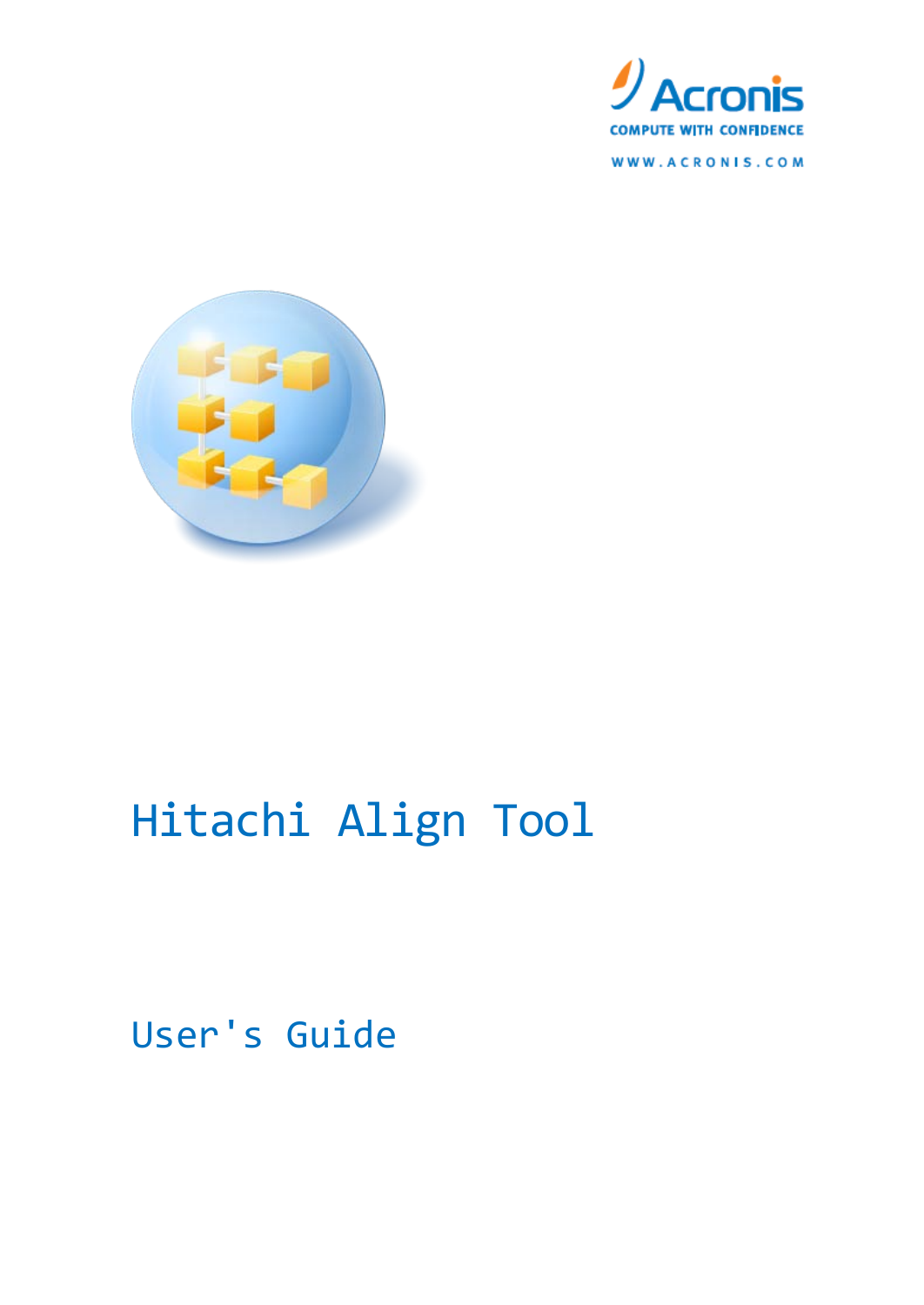### Table of contents

| $\mathbf{1}$   |       |  |
|----------------|-------|--|
|                | 1.1   |  |
|                | 1.2   |  |
|                | 1.3   |  |
| $\overline{2}$ |       |  |
|                | 2.1   |  |
|                | 2.2   |  |
|                | 2.3   |  |
| 3              |       |  |
|                | 3.1   |  |
|                | 3.2   |  |
|                | 3.2.1 |  |
|                | 3.2.2 |  |
| 4              |       |  |
| 5              |       |  |
|                | 5.1   |  |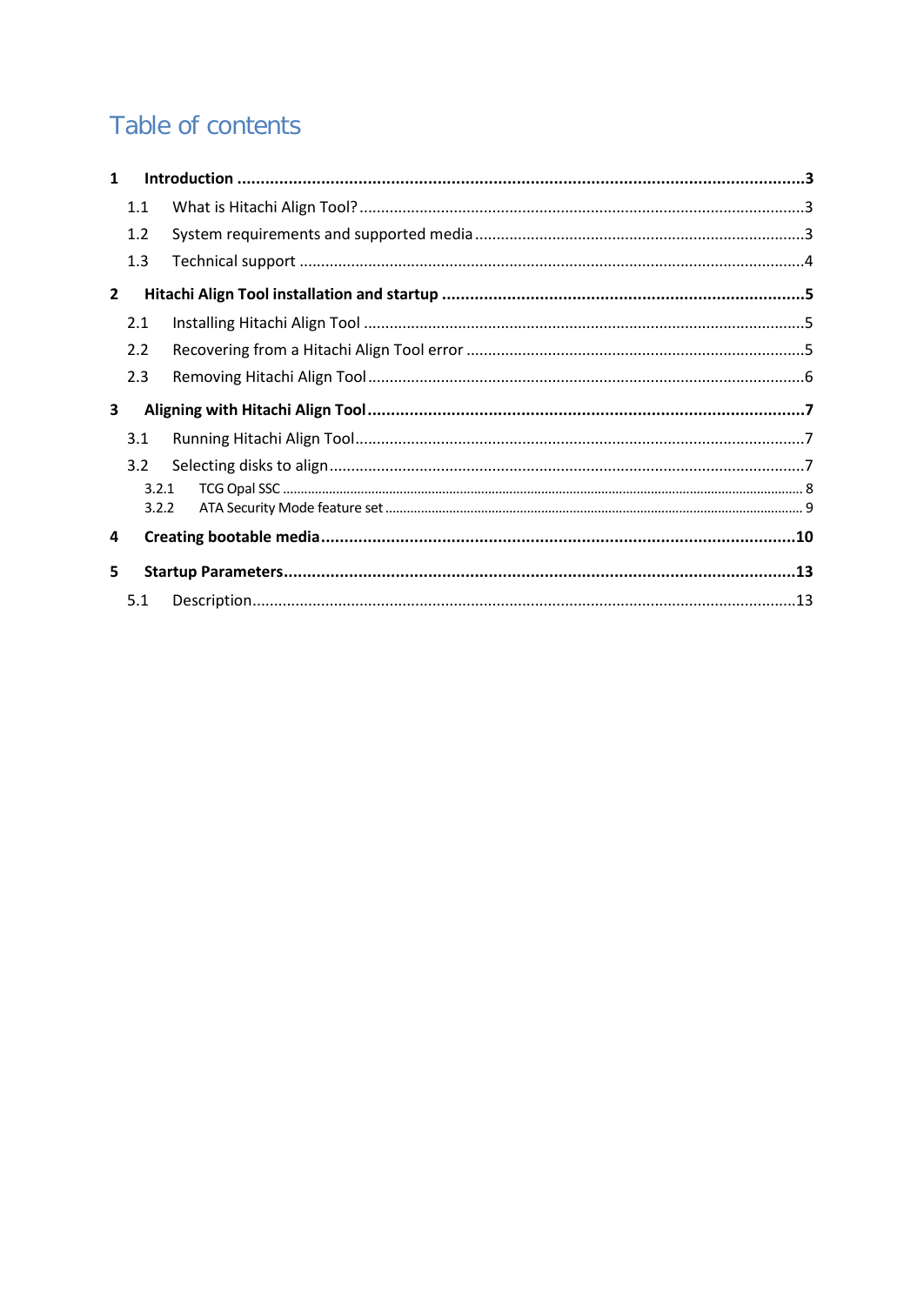# <span id="page-2-0"></span>1 Introduction

### <span id="page-2-1"></span>1.1 What is Hitachi Align Tool?

Hitachi Align Tool is an application, which allows a proper realigning of the partitions on Hitachi Hard Disk Drives (HDD) with 4K Sector Partitions.

#### **Main features**

- Hitachi Align Tool performs the alignment operations for unaligned partitions by moving the partition boundaries and file locations as it is necessary while maintaining all preexisting data.
- The user interface displays the system's drives, their partitions and each partition's alignment status. A special mark shows if it needs to be aligned.
- The user interface provides a backup warning prior to starting the alignment operation. Hitachi Align Tool user interface provides a power-loss warning prior to starting the alignment operation - the aligning operation will not start in case of using a battery.
- Hitachi Align Tool supports external drives attached via USB.
- **Hitachi Align Tool provides an estimate of the execution time for the alignment operation. The** accuracy of this estimate depends on the health of the drive and other factors.
- The user interface provides ongoing status and progress indicator while the alignment operation is running.

### <span id="page-2-2"></span>1.2 System requirements and supported media

#### **Minimum system requirements**

The hardware requirements of Hitachi Align Tool correspond to the minimum requirements for the operating system installed on the computer to be used for running Hitachi Align Tool. In addition Hitachi Align Tool requires the following hardware:

- CD-RW/DVD-RW drive for bootable media creation
- Mouse or other pointing device (recommended)

Acronis rescue media has the following hardware requirements:

- 256 MB RAM
- Processor Pentium 1 GHz or faster

The recommended minimum screen resolution is 1152 x 864.

#### **Supported operating systems**

- $\blacksquare$  Windows XP (x32/x64)
- Windows Vista (x32/x64)
- $W$ indows 7 (x32/x64)
- Windows 2003 (x32/x64)
- Windows 2003 r2 (x32/x64)
- Windows 2008 (x32/x64)
- Windows 2008 r2 (x32/x64)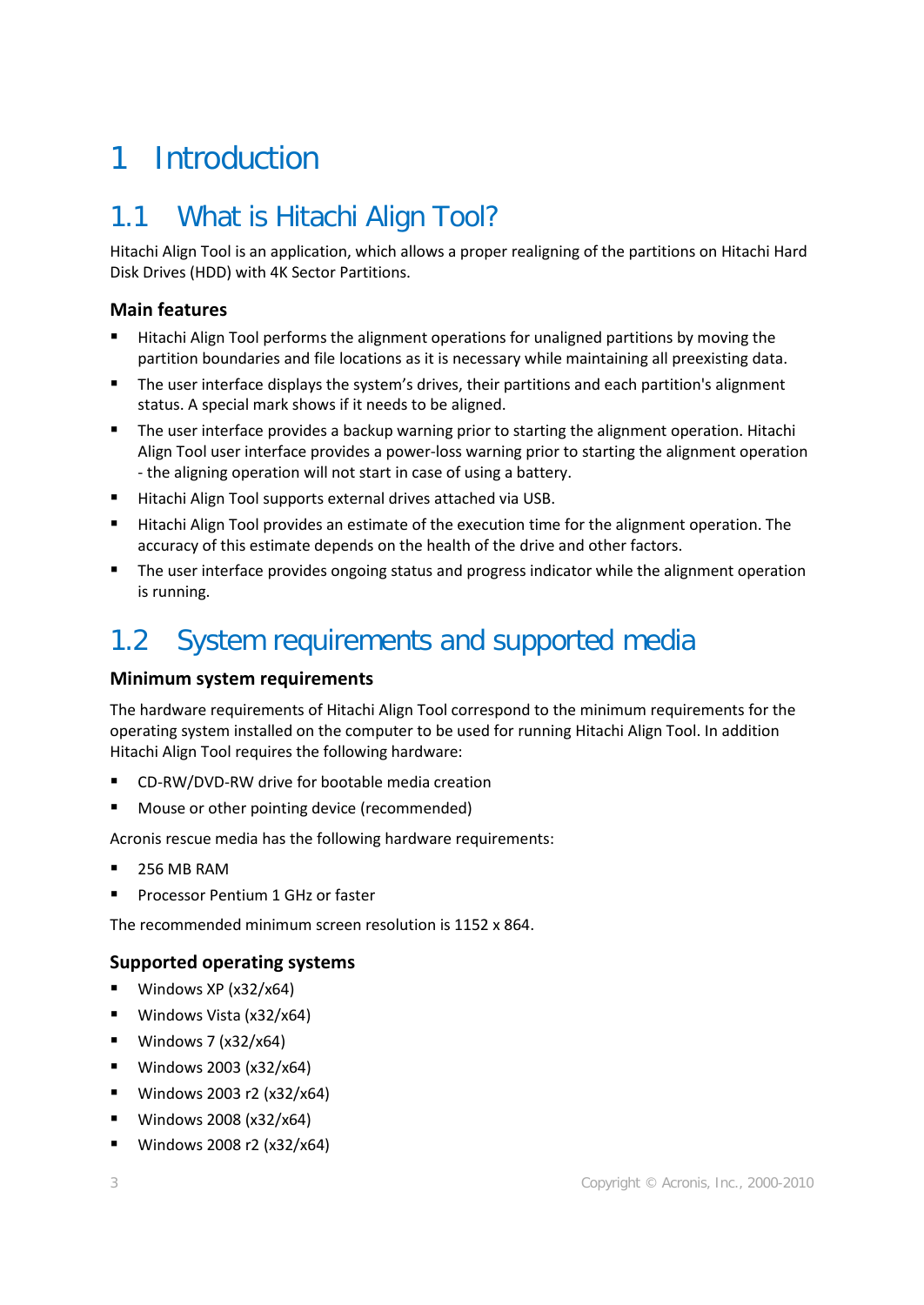### <span id="page-3-0"></span>1.3 Technical support

In the event that you require technical or warranty support for your Hitachi GST product please contact support at http://www.hitachigst.com/support/contact-support/.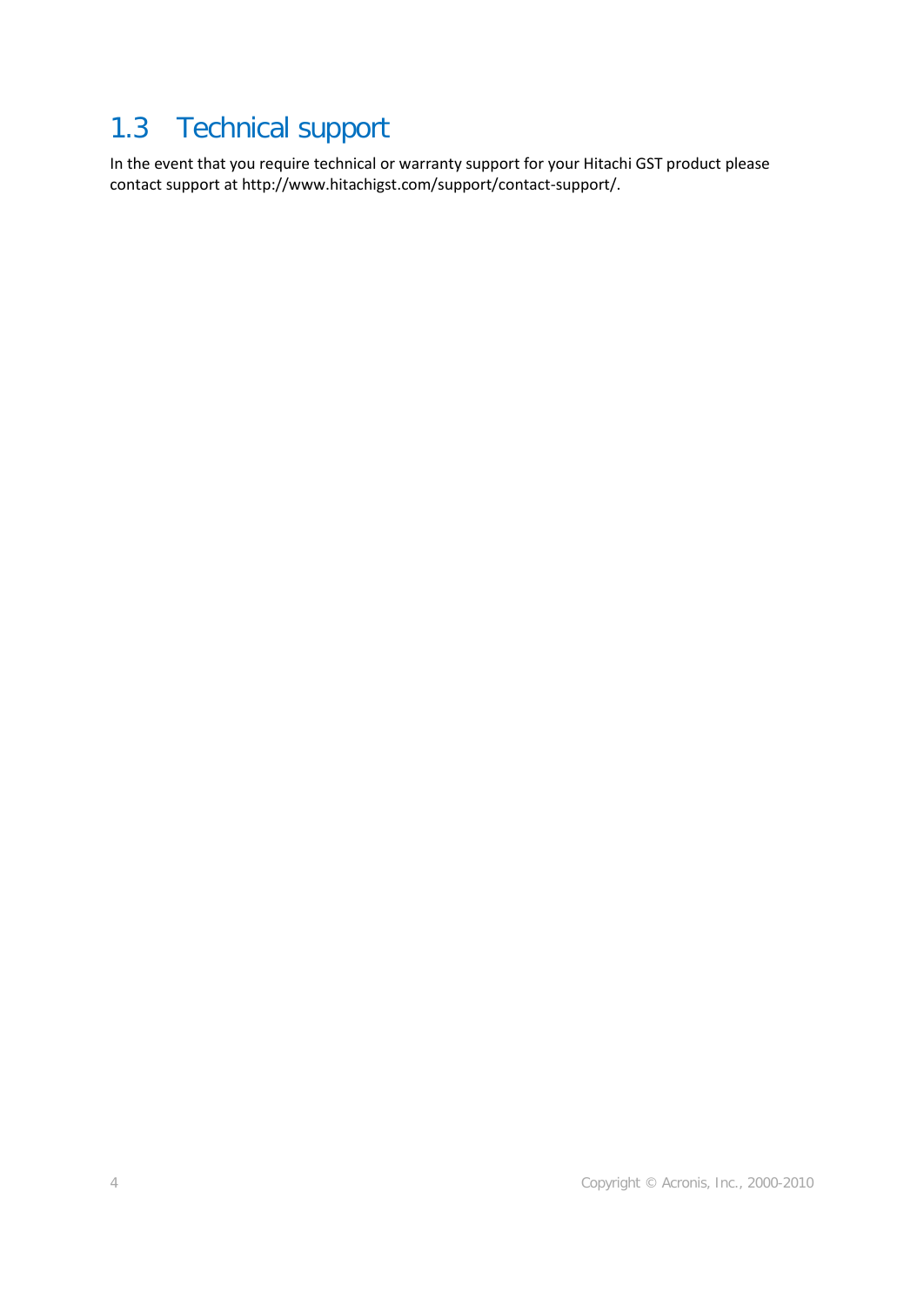# <span id="page-4-0"></span>2 Hitachi Align Tool installation and startup

## <span id="page-4-1"></span>2.1 Installing Hitachi Align Tool

To install Hitachi Align Tool:

- Run the setup file.
- In the **Install Menu**, click on the **Install Hitachi Align Tool** to launch the installation procedure.



- Read and accept the terms of the license agreement in the **License Agreement** window.
- In the **Setup type** window, choose the setup type:
	- **Typical** installs most common program features (recommended for most users);
	- **Custom** allows users to choose program components to install (Rescue Media Builder) and select the setup location (recommended for advanced users); With Rescue Media Builder you can create bootable rescue disks. Installing the Rescue Media

Builder will allow you to create bootable media or its ISO image at any time from the main program window or running Rescue Media Builder on its own.

- **Complete** all program features will be installed (requires the most disk space).
- In the **Select Administrators Options** window, choose the program availability: **Install for all users that share this computer** or **Install for the current user only**.
- Click **Proceed** to begin installation. To make changes in the setup, use the **Back** and **Next** buttons.

Hitachi Align Tool can be installed on a machine with other Acronis products.

### <span id="page-4-2"></span>2.2 Recovering from a Hitachi Align Tool error

If Hitachi Align Tool ceased running or produces errors, its files might be corrupted. To repair this problem, you first have to recover the program. To do this, run Hitachi Align Tool installer again. It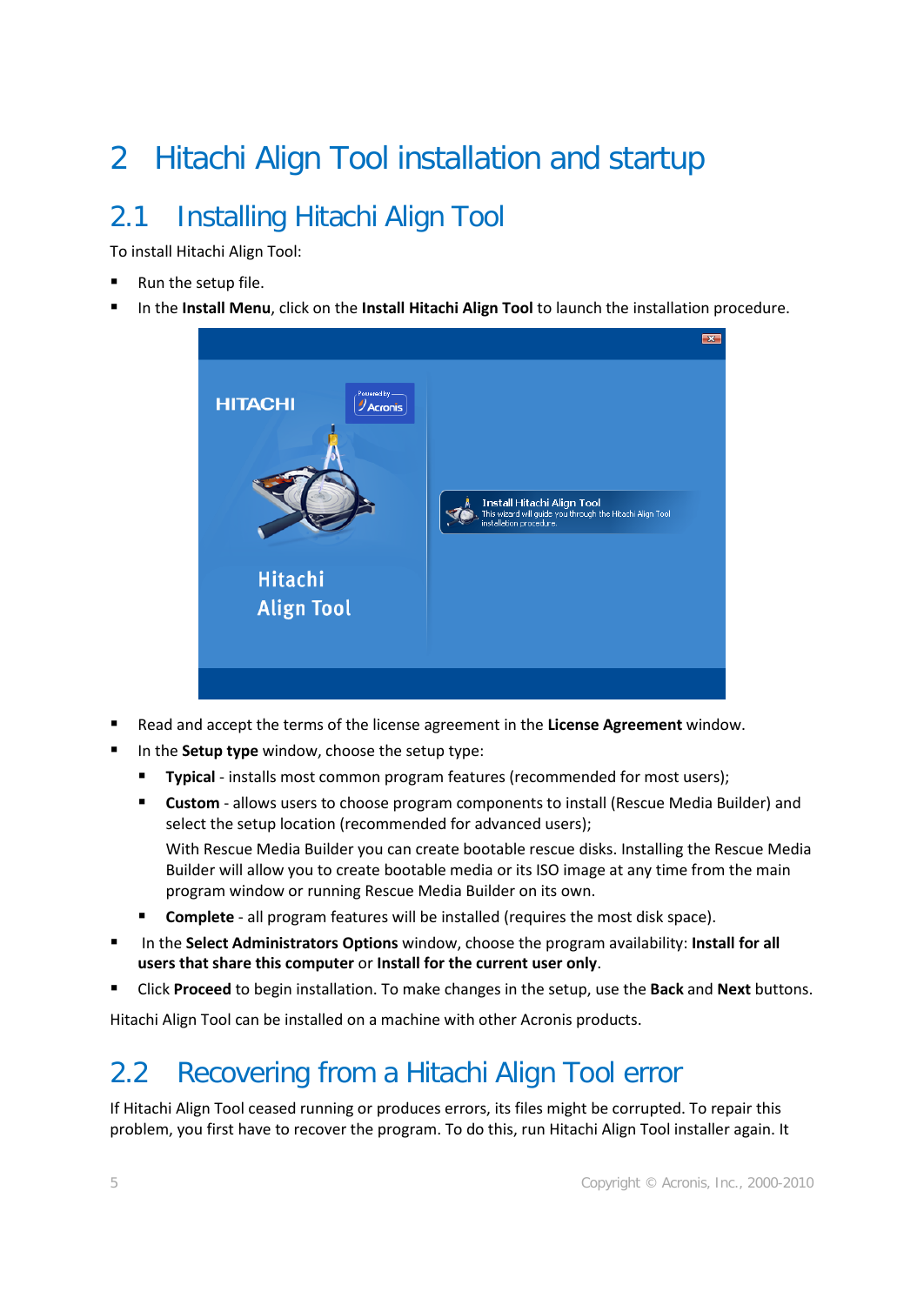will detect Hitachi Align Tool on your computer and will ask you if you want to modify, repair or remove it.

### <span id="page-5-0"></span>2.3 Removing Hitachi Align Tool

Select **Start** -> **Settings** -> **Control panel** -> **Add or remove programs** -> **Hitachi Align Tool** -> **Remove**. Then follow the instructions on the screen.

If you use Windows Vista, select **Start** -> **Control panel** -> **Programs and Features** -> **Hitachi Align Tool** -> **Remove**. Then follow the instructions on the screen. You may have to reboot your computer afterwards to complete the task.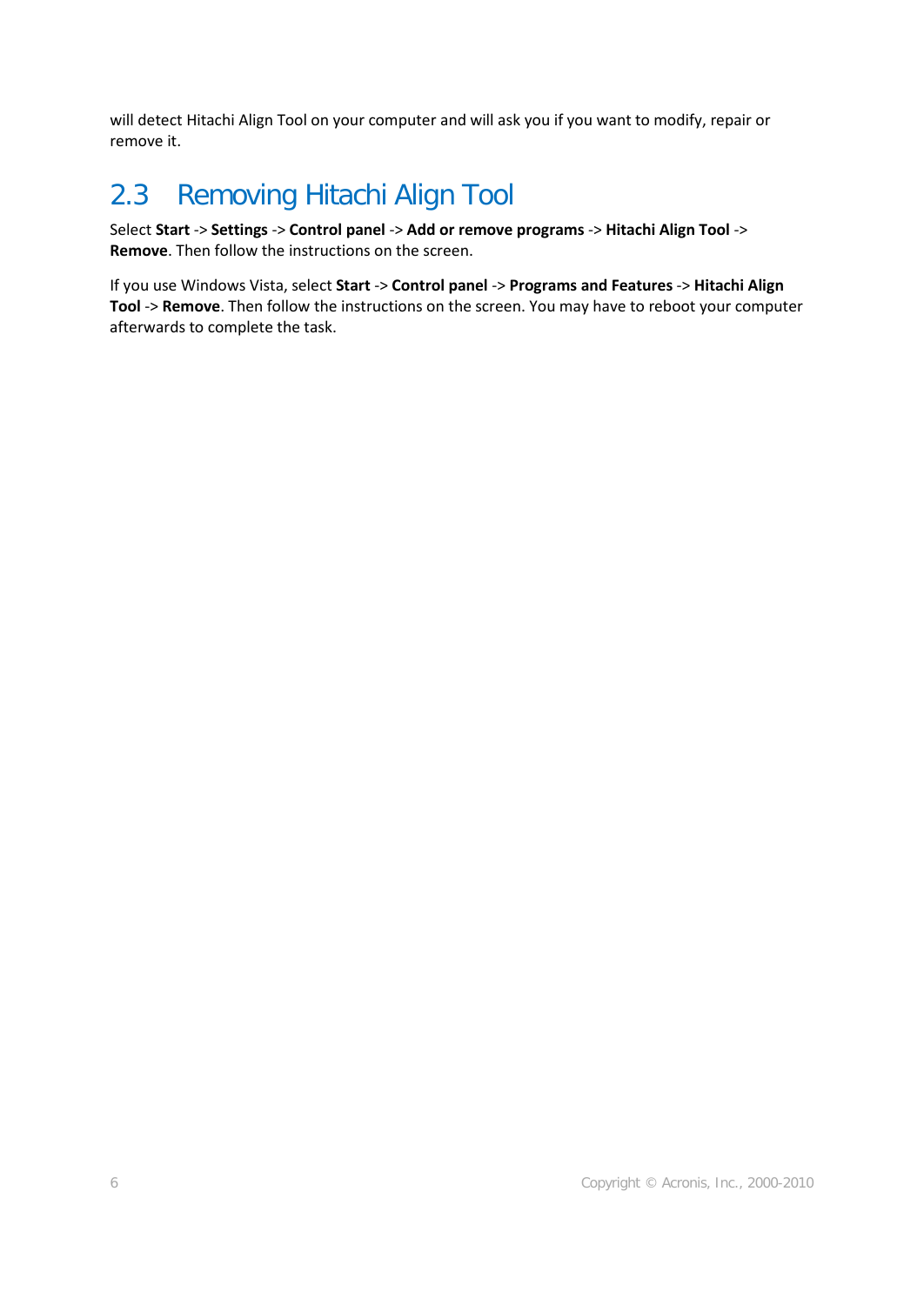# <span id="page-6-0"></span>3 Aligning with Hitachi Align Tool

This chapter describes Hitachi Align Tool's capabilities.

### <span id="page-6-1"></span>3.1 Running Hitachi Align Tool

You can run Hitachi Align Tool in Windows by selecting **Start** → **Programs** → **Acronis** → **Hitachi Align Tool** → **Hitachi Align Tool** or by clicking on the appropriate shortcut on the desktop.

### <span id="page-6-2"></span>3.2 Selecting disks to align

When the Hitachi Align Tool wizard screen appears, select what hard disk drives you want to align.



*It is strongly recommended to back up data, located on the disks you want to align, before starting the aligning operation.*

All hard disk drives in your system, displayed in the table, are marked as described below:

- **-** a Hitachi Advanced Format Disk;
- **4** not a Hitachi Advanced Format Disk;
- **-**  $\bullet$  optimally aligned partition (cannot be selected);
- **1 4 h** non-optimally aligned partition;
- $\bullet$  a partition with corrupted file system;
- **100** a TCG Opal encrypted hard drive, see TCG Opal SSC (p. [8\)](#page-7-0) (not supported in this edition);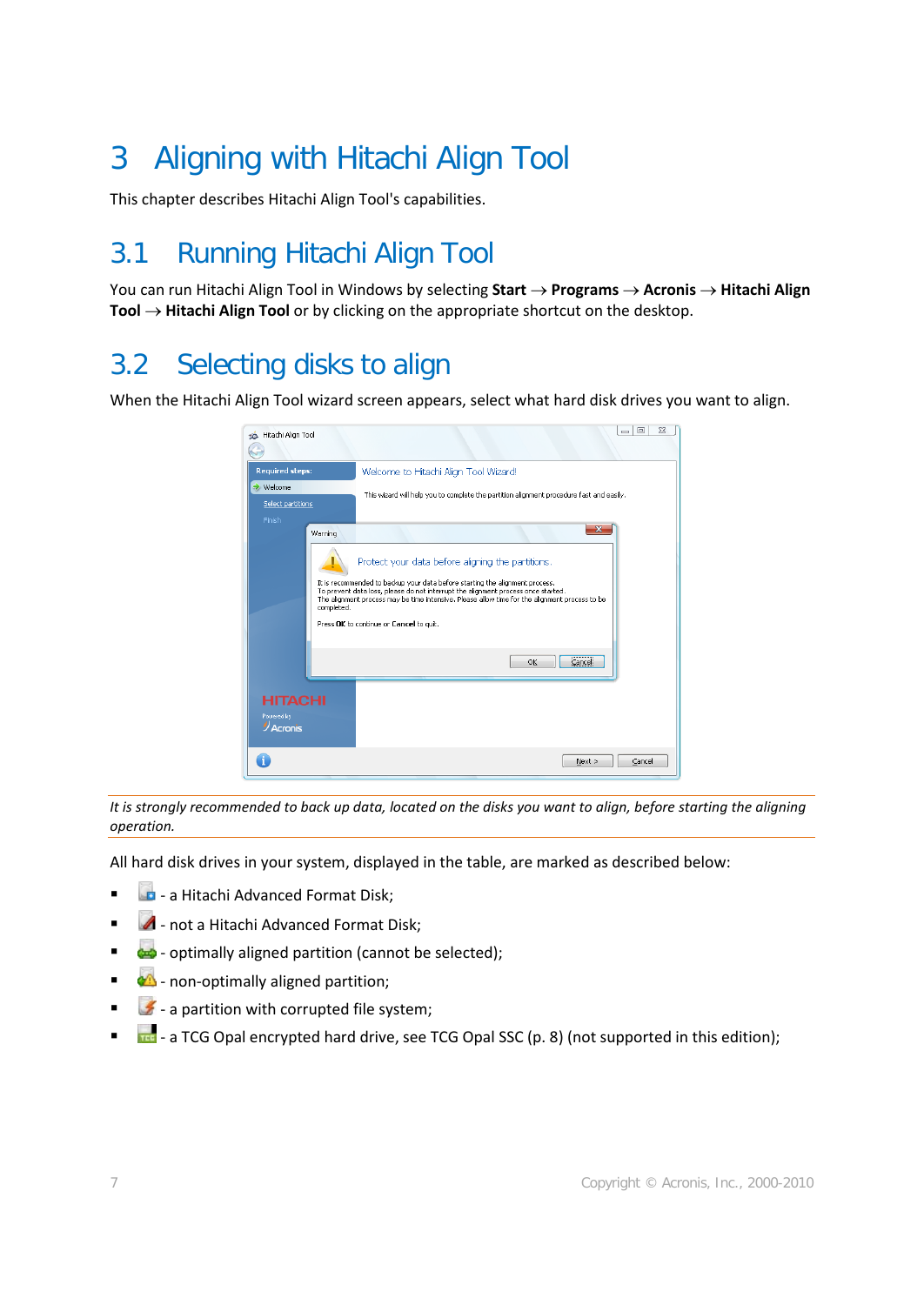**1.** an access-restricted hard drive (via ATA Security Mode feature set), see ATA Security Mode feature set (p[. 9\)](#page-8-0).



*Important! The aligning procedure may take considerable amount of time. Please allow the alignment process to be completed.*

### <span id="page-7-0"></span>3.2.1 TCG Opal SSC

The Trusted Computing Group (TCG) provides the Opal Security Subsystem Class Specification (Opal SSC), which offers hard disk drive encryption, authentication, configuration, policy management mechanisms and protocols.

The hard disk drives, which support Opal SSC, allow users easy and flexible computer managing - any manufacturer's Opal-based security management software can be used with any Opal-based hard disk drive.

Basically, Opal SSC is a standard set of Storage Workgroup specifications that provides the following features:

- policy control for storage devices using a comprehensive architecture;
- storage devices' capability to conform with a trusted platform's policy;
- users' data protection from an unauthorized access;
- **EXECT** interoperability between different storage devices vendors;
- Opal is operating system independent.

The following Opal SSC functionalities are available:

- Security Provider Support;
- Interface Communication Protocol;
- Cryptographic Features;
- **Authentication;**
- Table Management;
- **Access Control and Personalization;**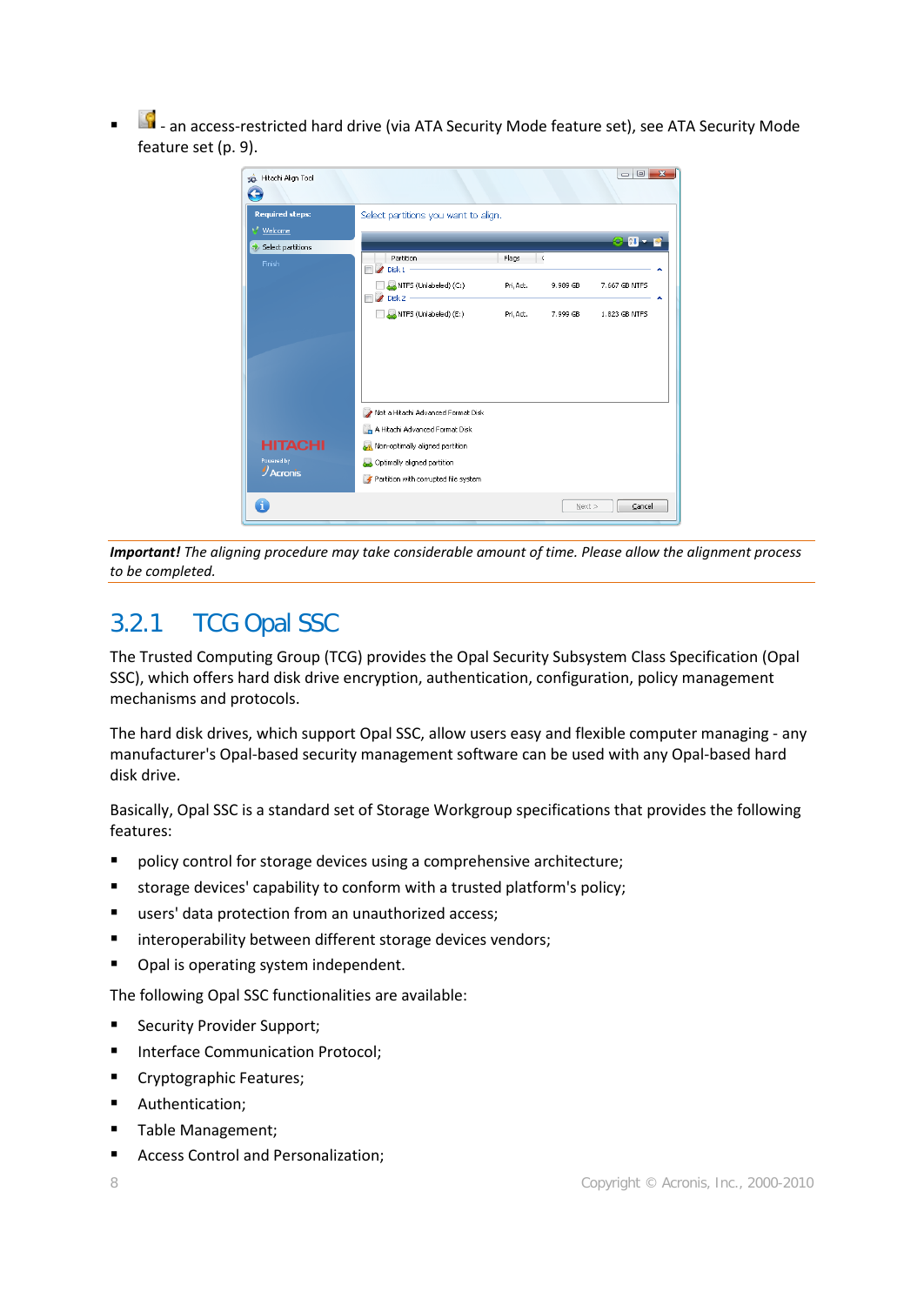- **I** Issuance;
- SSC Discovery.

*TCG Opal encrypted hard drives are not supported by Hitachi Align Tool.*

### <span id="page-8-0"></span>3.2.2 ATA Security Mode feature set

Hitachi Align Tool supports working with ATA hard drives.

The ATA disks support the ATA Security Mode feature set, which includes the following special features:

- **P** protection from an illegal access;
- **P** preventing an unauthorized set of a new password.

To be able to align such a disk, you need to disable ATA security in BIOS and restart Hitachi Align Tool.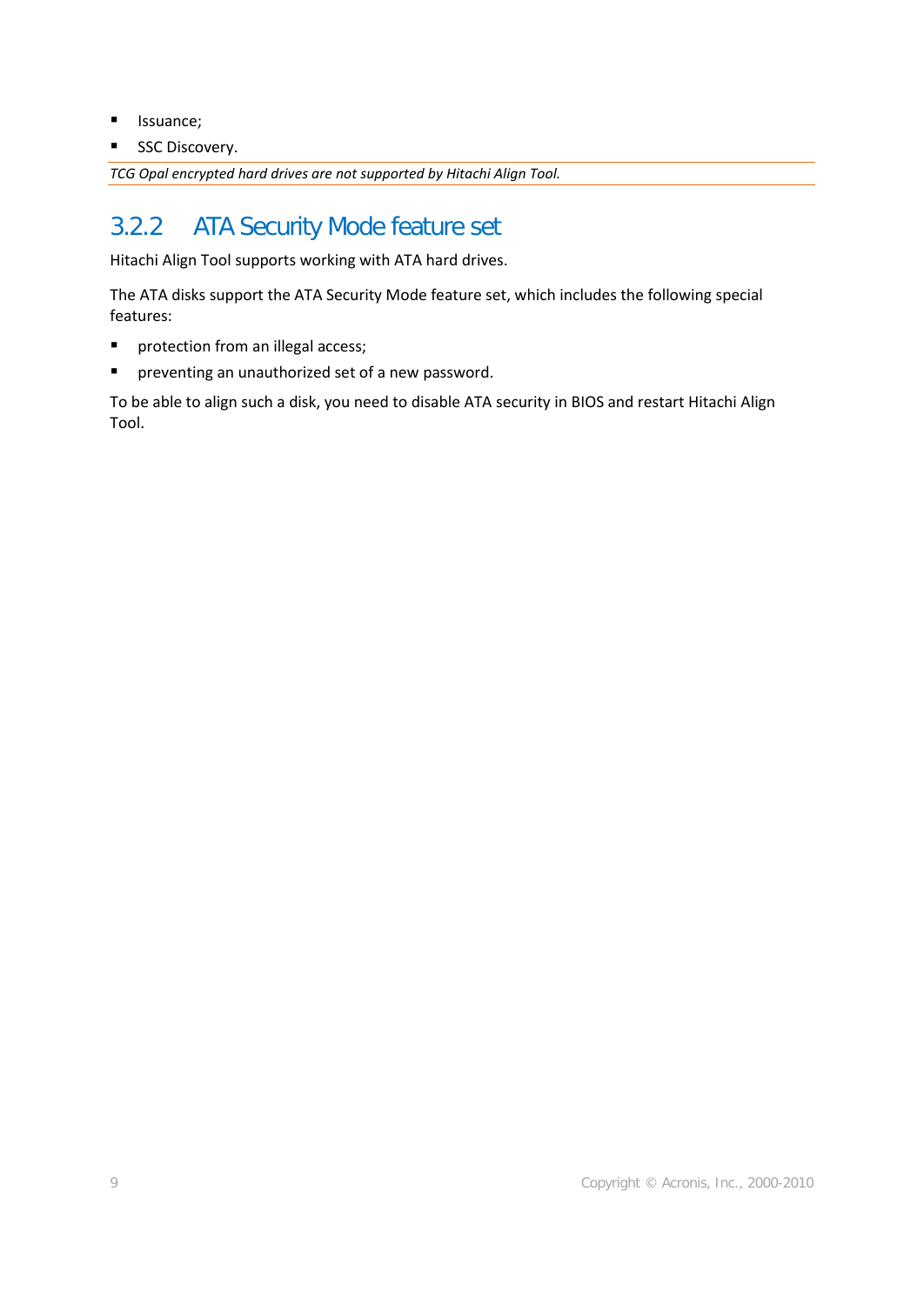# <span id="page-9-0"></span>4 Creating bootable media

You can run Hitachi Align Tool from an emergency boot disk on a bare-metal system or a crashed computer that cannot boot. To do so, you will need bootable media that has a copy of Hitachi Align Tool installed on it.

You can create bootable media using the Rescue Media Builder. For this, you will need a blank CD-R/RW, a blank DVD+R/RW or any other media from which your computer can boot, such as a Zip drive.

Hitachi Align Tool also provides the ability to create an ISO image of a bootable disc on the hard disk.

If you have other Hitachi products, you can include standalone versions of these programs on the same bootable disk as well.

*If you have chosen not to install the Rescue Media Builder during Hitachi Align Tool installation, you will not be able to use this feature.*

- 1. Choose **Programs** → **Acronis** → **Hitachi Align Tool** → **Acronis Media Builder** from the **Start**  menu.
- 2. Select which components of the Hitachi programs you want to place on the bootable media.

| Acronis Media Builder<br><b>Rescue media contents selection</b> | □<br>Select the bootable components of the Acronis products to be placed on the bootable media. Once the<br>media is created, you will be able to boot a computer into the media and run the selected components. |
|-----------------------------------------------------------------|-------------------------------------------------------------------------------------------------------------------------------------------------------------------------------------------------------------------|
| 4 3 5 Hitachi Align Tool<br>Fitachi Align Tool                  | Hitachi Align Tool<br>Version: 1.0.105<br>Language: English<br>This version includes drivers for USB/PC Card/SCSI hard disks.                                                                                     |
| Space required: 27.04 MB                                        | $10$ $\approx$ sec.<br>Start automatically after:<br>V                                                                                                                                                            |
|                                                                 | $<$ Back<br>Next<br>Cancel<br>л.                                                                                                                                                                                  |

The **Start automatically after** parameter specifies the timeout interval for the boot menu. If this parameter is not specified, the program will display the boot menu and wait for you to select whether to boot the OS or the Acronis component.

To find out more about components of other Acronis products, see their respective user guides.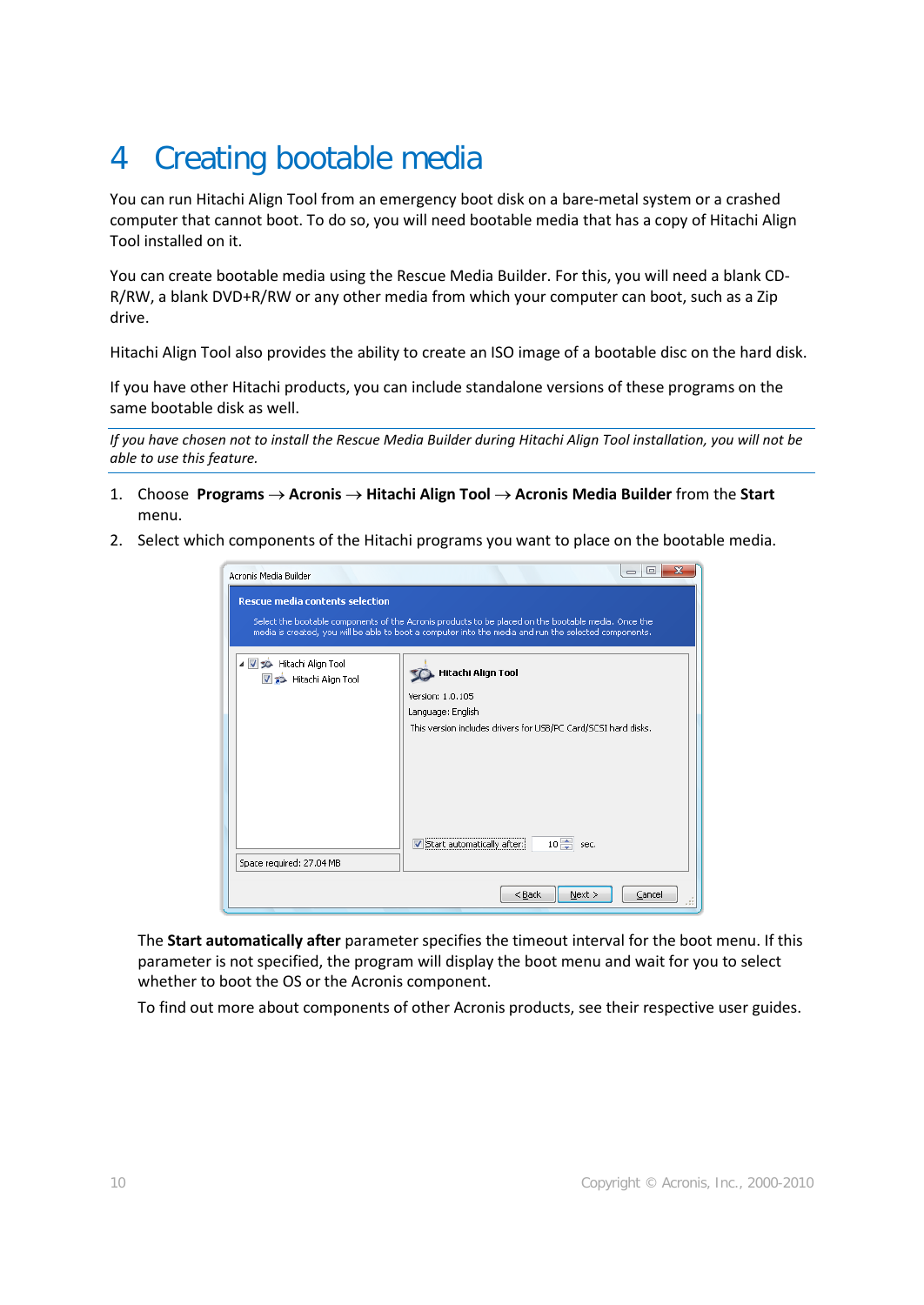In the next window you can set Bootable media startup parameters in order to configure rescue media boot options for better compatibility with different hardware. Several options are available (nousb, nomouse, noapic, etc.). For all the available startup parameters see Startup Parameters (p[. 13\)](#page-12-0). These parameters are provided for advanced users. If you encounter any hardware compatibility problems while testing boot from the rescue media, it may be best to contact Hitachi Technical Support.

| Acronis Media Builder                                | $\Sigma$<br>▣<br>$\equiv$                                       |
|------------------------------------------------------|-----------------------------------------------------------------|
| <b>Bootable media options</b>                        |                                                                 |
| You can view and set options for the selected items. |                                                                 |
| Bootable media options                               |                                                                 |
| Bootable media startup parameters                    | Bootable media startup parameters                               |
|                                                      | Set startup parameters for the bootable media being<br>created. |
|                                                      | Command-line parameters:                                        |
|                                                      |                                                                 |
|                                                      |                                                                 |
|                                                      |                                                                 |
|                                                      |                                                                 |
|                                                      |                                                                 |
|                                                      | $<$ Back<br>$N$ ext ><br>Cancel<br>                             |

3. Select the type of bootable media (CD-R/RW, DVD+R/RW or 3.5" diskettes) to create. If your BIOS has this feature, you can create other bootable media such as removable USB flash drives. You can also choose to create a bootable disk ISO image.

*When using 3.5" diskettes, you will only be able to write one component at a time on a set of diskettes. To write another component, start Rescue Media Builder again.*

| Acronis Media Builder                                                         | 回<br>Σζ<br>$\Box$                                                                                              |
|-------------------------------------------------------------------------------|----------------------------------------------------------------------------------------------------------------|
| <b>Bootable media type selection</b>                                          |                                                                                                                |
| Select a drive to be used to create bootable media.                           |                                                                                                                |
| flash drive or other bootable media or build an ISO image of a bootable disc. | The list contains all available devices that can be used to create bootable media. You can create CD, DVD, USB |
| Name                                                                          | Type                                                                                                           |
| 31/2 Floppy (A:)                                                              | 31/2-Inch Floppy Disk                                                                                          |
| <sup>150</sup> ISO image                                                      | ISO image file                                                                                                 |
|                                                                               |                                                                                                                |
|                                                                               |                                                                                                                |
|                                                                               |                                                                                                                |
|                                                                               |                                                                                                                |
|                                                                               |                                                                                                                |
|                                                                               |                                                                                                                |
|                                                                               |                                                                                                                |
|                                                                               |                                                                                                                |
|                                                                               |                                                                                                                |
|                                                                               |                                                                                                                |
|                                                                               |                                                                                                                |
| Help                                                                          | $<$ Back<br>Cancel<br>$Next$ >                                                                                 |
|                                                                               | .                                                                                                              |

4. If you are creating a CD, DVD or any removable media, insert a blank disc so the program can determine its capacity. If you choose to create a bootable disc ISO image, specify the ISO file name and the folder in which to place it.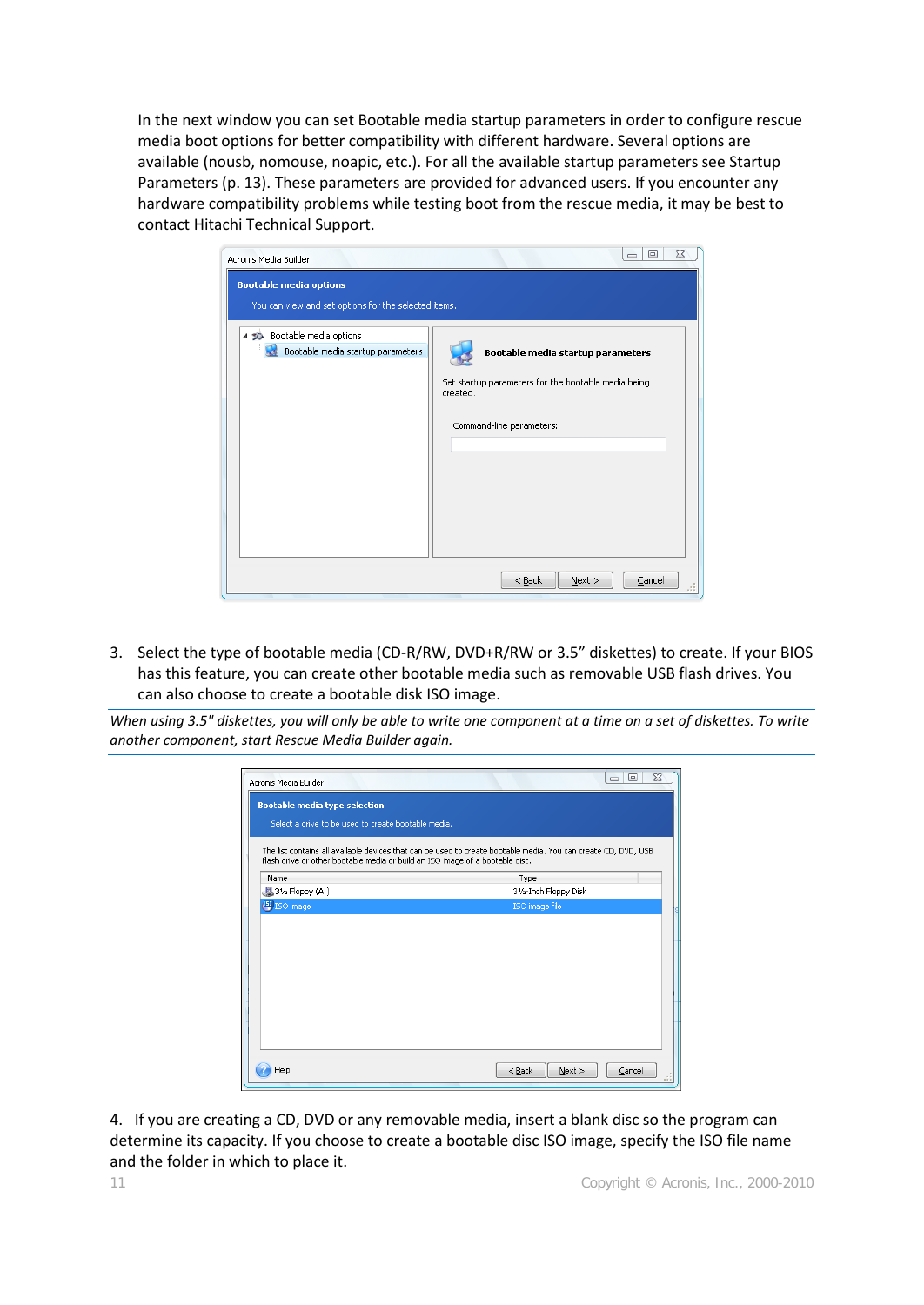5. Next, the program will estimate how many blank diskettes are required (in case you have not chosen ISO or CD/DVD) and give you time to prepare them. When you are finished, click **Proceed**.

After you create a bootable media, mark it and keep it in a safe place.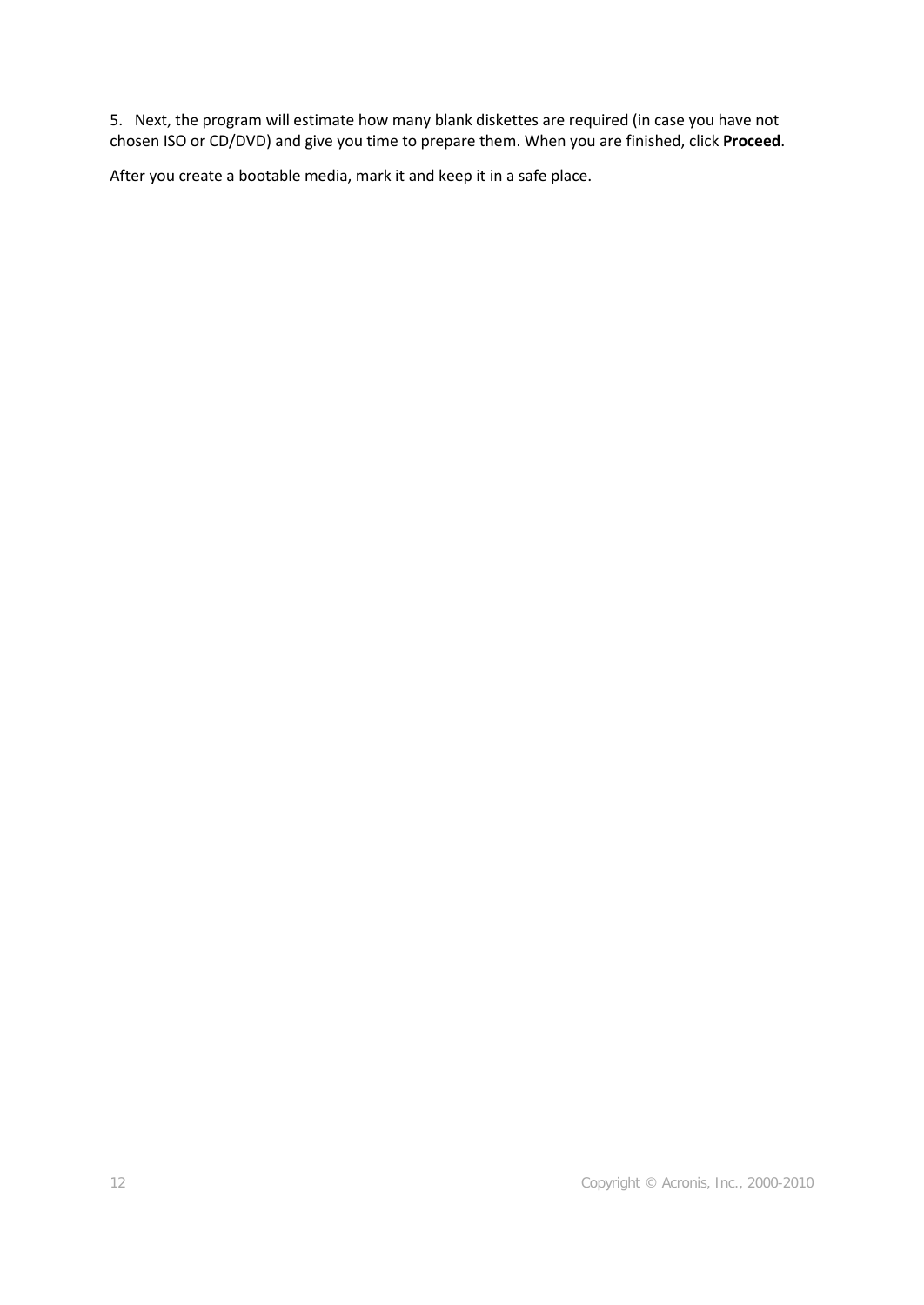# <span id="page-12-0"></span>5 Startup Parameters

Additional parameters that can be applied prior to booting Linux kernel.

### <span id="page-12-1"></span>5.1 Description

Additional parameters that can be applied prior to booting Linux kernel

#### **Description**

The following parameters can be used to load Linux kernel in a special mode:

#### **acpi=off**

Disables ACPI and may help with a particular hardware configuration.

#### **noapic**

Disables APIC (Advanced Programmable Interrupt Controller) and may help with a particular hardware configuration.

#### **nousb**

Disables loading of USB modules.

**nousb2**

Disables USB 2.0 support. USB 1.1 devices still work with this option. This option allows using some USB drives in USB 1.1 mode, if they do not work in USB 2.0 mode.

**quiet**

This parameter is enabled by default and the startup messages are not displayed. Deleting it will result in the startup messages being displayed as the Linux kernel is loaded and the command shell being offered prior to running the Hitachi program.

#### **nodma**

Disables DMA for all IDE disk drives. Prevents kernel from freezing on some hardware.

**nofw**

Disables FireWire (IEEE1394) support.

**nopcmcia**

Disables PCMCIA hardware detection.

**nomouse**

Disables mouse support.

**[module name]=off**

Disables the module (e.g. **sata\_sis=off**).

**pci=bios**

Forces to use PCI BIOS, and not to access the hardware device directly. For instance, this parameter may be used if the machine has a non-standard PCI host bridge.

#### **pci=nobios**